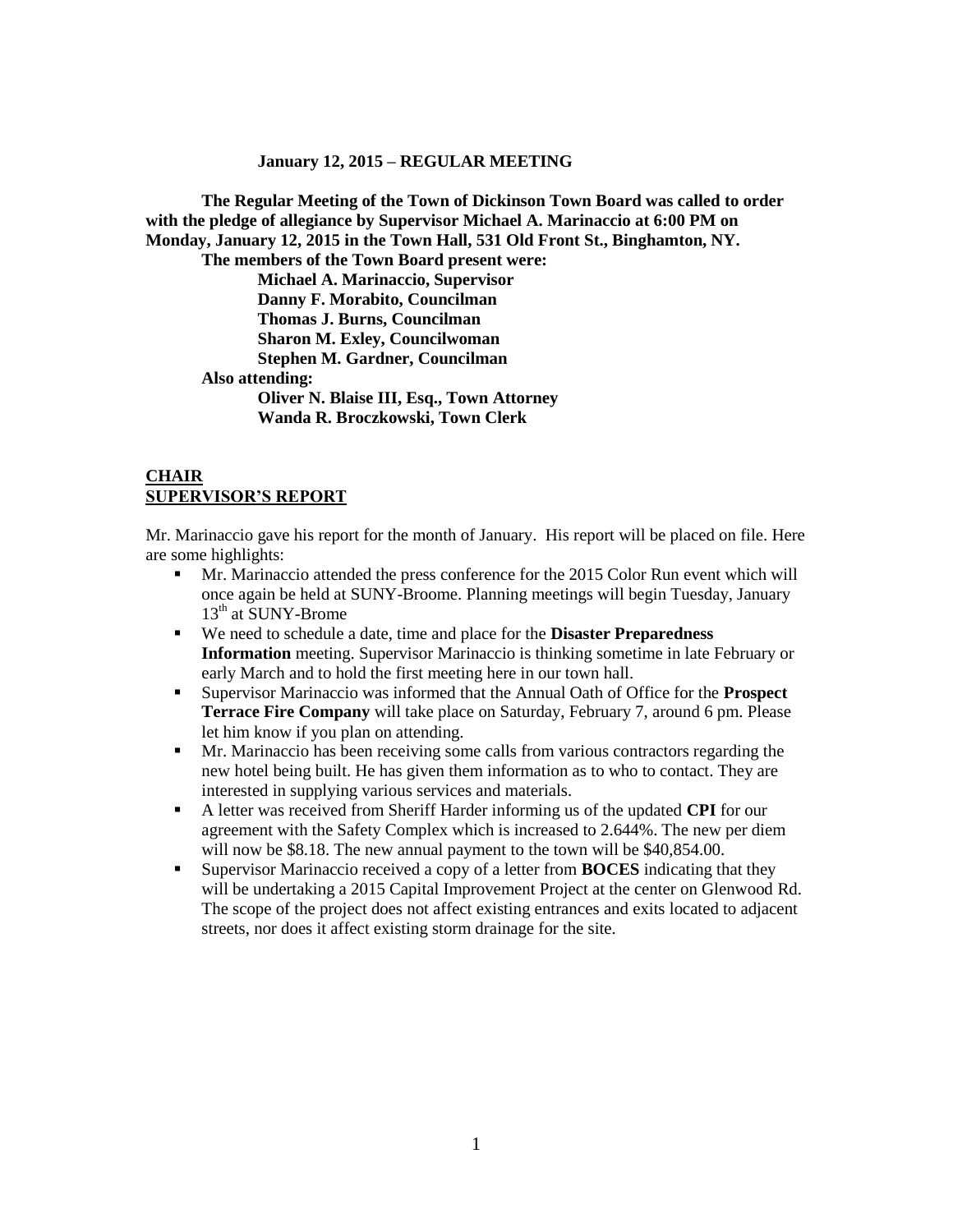# **SUPERVISOR'S REPORT**

- A letter was received from a town resident, Paul Solian who lives at 13 N. Broad complimenting our road crews on the excellent job they are doing on town roads during snow storms and especially during all hours of the night.
- The next **Association of Towns and Villages** meeting will be on January 22, 6PM at "My Uncle's Place," located along the Arterial Highway in Fenton, near the Nelson Ellis Furniture Store.
- Supervisor Marinaccio is in receipt of the Town Clerk's Monthly Finance Report.
- Mr. Marinaccio is in receipt of the Code Enforcement Annual report that Steve Rafferty generates.
- **Code violations:**
	- 14 Code violations were issued which included garbage and debris on property, building construction without permits, harboring chickens, Burt Adams disposal regarding noise complaints of their hours of operation outside of the Town Noise Law.
- **Dog Control Officer's report**: Supervisor Marinaccio is in receipt of the monthly report.
- **NYSEG** warning letters None received

# **PROSPECT TERRACE FIRE COMPANY PRESIDENT NAMED**

Supervisor Marinaccio received a letter of resignation from John Kolly a member of the **Planning Board**. Mr. Kolly was elected as President of the **PTFC** and will resign as of January  $21<sup>st</sup>$ , 2015. Congratulations to John on his new post.

## **PUBLIC COMMENTS**

Supervisor Marinaccio opened up the meeting for public comments.

Councilwoman Exley wondered about the **BOCES e**xpansion and do we know what it's all about. There is no word on this.

Resident Leonard Gee wanted to bring to our attention what's been going on for six months with Gary Bakay's property at 20 N. Ely Street regarding a shed in disrepair that needs to be demolished. After a lengthy discussion it was explained by Mr. Rafferty and Mr. Blaise that there determined is still an open by code violation that is in progress in Town Court.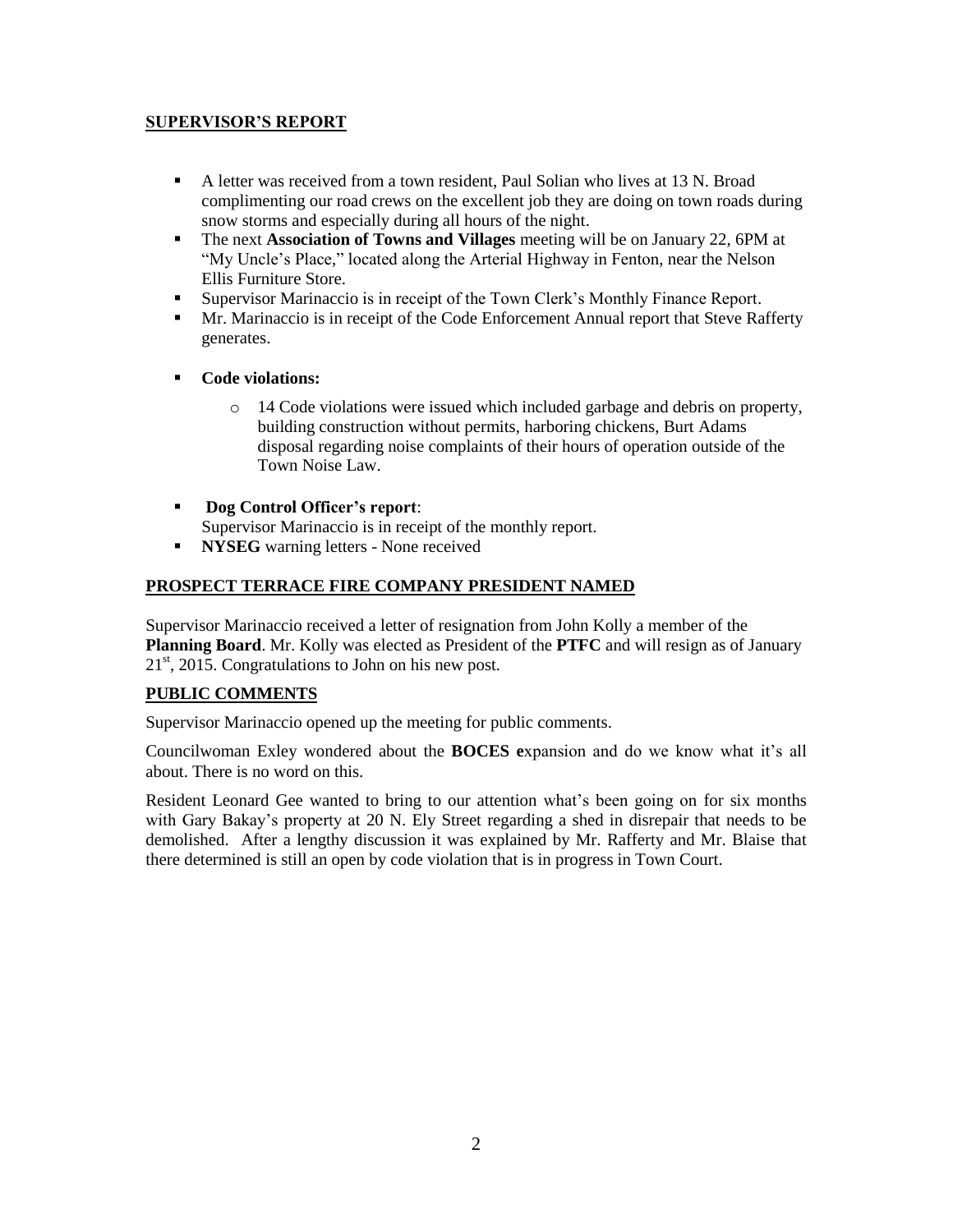# **APPROVAL OF MINUTES**

On a motion by Councilman Gardner seconded by Councilman Morabito to approve the Work Session December 1, 2014 and Regular Meeting Minutes of December 8, 2014. All in favor. Vote -5 Ayes, Nays-0.

# **ABSTRACTS for approval**

On Motion from Councilman Morabito, seconded by Councilman Burns to approve both abstracts. Vote  $Ayes - 5$ , Nays  $- 0$ .

Supervisor Marinaccio voting Aye Councilman Morabito voting Aye Councilman Burns voting Aye Councilwoman Exley Aye Councilman Gardner Aye Unanimously passed and noted as duly adopted.

Abstract Summary of Audited Vouchers for Funds respectively in the amount(s) of \$:

#### **Voucher #13 for 2014 year end pre-paid in the amount of \$276,346.11:**

| <b>General Fund</b>                          | \$60,828.81  |
|----------------------------------------------|--------------|
| <b>Part Town</b>                             | \$0.00       |
| <b>Highway</b>                               | \$12,744.64  |
| <b>Fire districts</b>                        | \$0.00       |
| <b>Light Districts</b>                       | \$4,069.48   |
| <b>Refuse &amp; Garbage</b>                  | \$7,862.42   |
| <b>Sewer Operating Dist.</b>                 | \$126,497.49 |
| <b>Water Operating Dist.</b>                 | \$64,343.27  |
| <b>Water Debt-Water Line/Replace/Repairs</b> | \$00.00      |

#### **Voucher #1 for 1/12/2015 in the amount of \$204,600.38:**

| <b>General Fund</b>                          | \$82,171.71 |
|----------------------------------------------|-------------|
| <b>Part Town</b>                             | \$650.00    |
| <b>Highway</b>                               | \$17,631.82 |
| <b>Fire districts</b>                        | \$97,898.00 |
| <b>Light Districts</b>                       | \$1,614.02  |
| <b>Refuse &amp; Garbage</b>                  | \$0.00      |
| <b>Sewer Operating Dist.</b>                 | \$2,040.26  |
| <b>Water Operating Dist.</b>                 | \$2,594.57  |
| <b>Water Debt-Water Line/Replace/Repairs</b> | \$00.00     |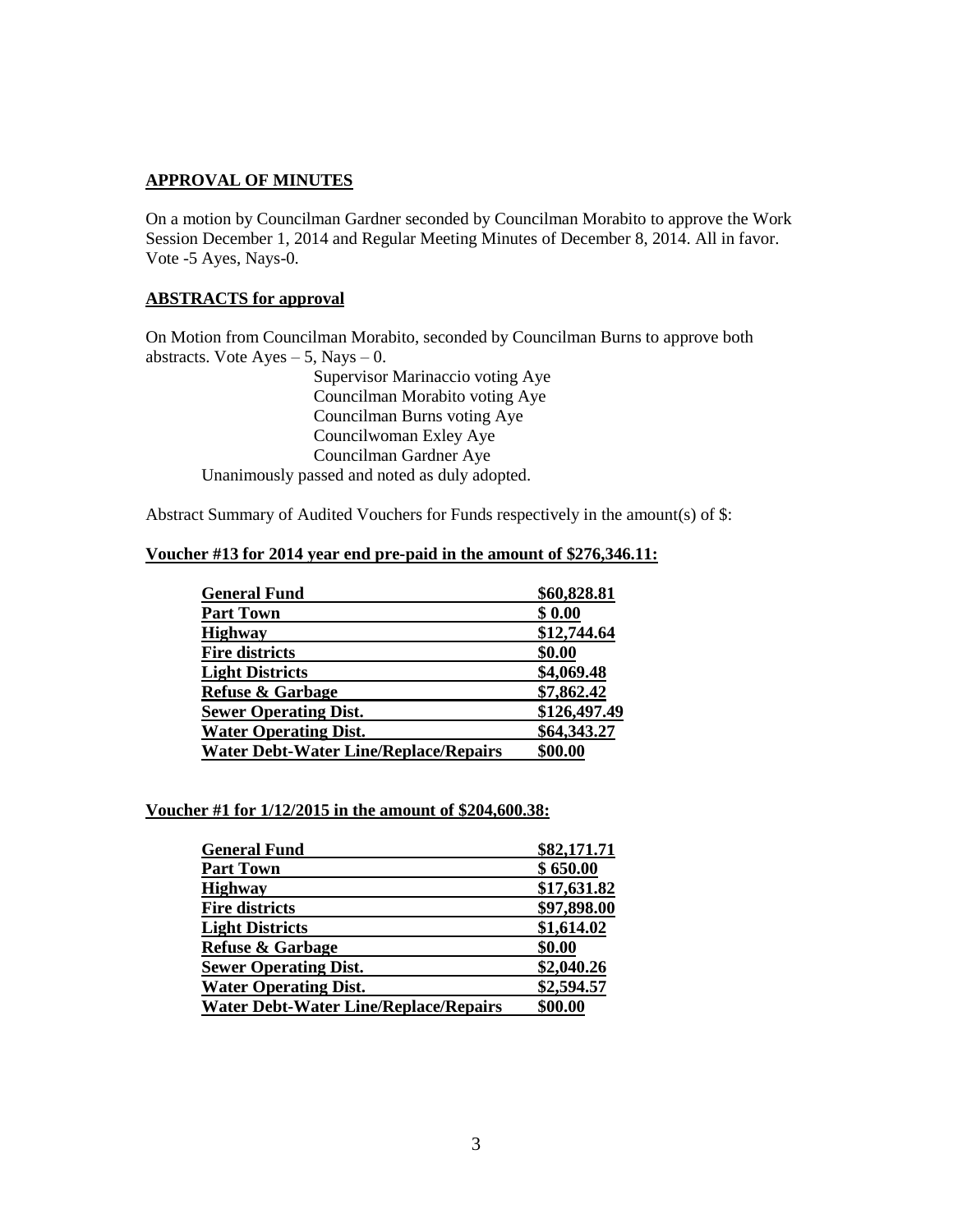# **ATTORNEY**

# **RESOLUTION 2015-1**

#### **2015 ORGANIZATIONAL RESOLUTION**

The following Resolution was offered by Councilwoman Exley, who moved its adoption, seconded by Councilman Gardner.

BE IT RESOLVED, by the Town Board of the Town of Dickinson, Broome County, New York as follows: **2015 Organizational Resolution.**

The question of adoption of the foregoing Resolution was duly put to a vote on roll call which resulted as follows: All in favor. Vote  $Ayes - 5$ , Nays  $- 0$ .

Supervisor Marinaccio voting Aye Councilman Morabito voting Aye Councilman Burns voting Aye Councilwoman Exley Aye Councilman Gardner Aye

All in favor. Resolution attached.

## **STATUS OF TOWN OF CHENANGO REGARDING ANNEXATION OF 932 UPPER FRONT STREET TO TOWN OF CHENANGO**

Attorney Blaise spoke to Lothar Schlesiger today regarding their concern about the cost of the \$850 survey and hoping that the **Town of Chenango** would consider covering a portion of the cost. Mr. Blaise assured him it would be to their benefit, regardless f the payment arrangements with Chenango, to pay for the survey in order to get the property sold. The survey is under way. In the interim they have not heard further from **Visions Credit Union** the original buyer of interest and are considering listing it with a real estate broker.

#### **TRANSFER OF MARION STREET TO MR. & MRS. KATUSHA**

Attorney Blaise stated that there was a snafu with the tax map numbers regarding the transfer to the Katushas. The Town will need to run another **Permissive Referendum** notice, which will reset the period for transferring the parcel. We are waiting on a revised description survey to prepare the revised permissive referendum.

#### **NOISE ORDINANCE VIOLATIONS FOR GARBAGE PICK-UP**

Attorney Blaise reported there were no further reports or violations of garbage trucks operating outside the Local Law hours of our Code.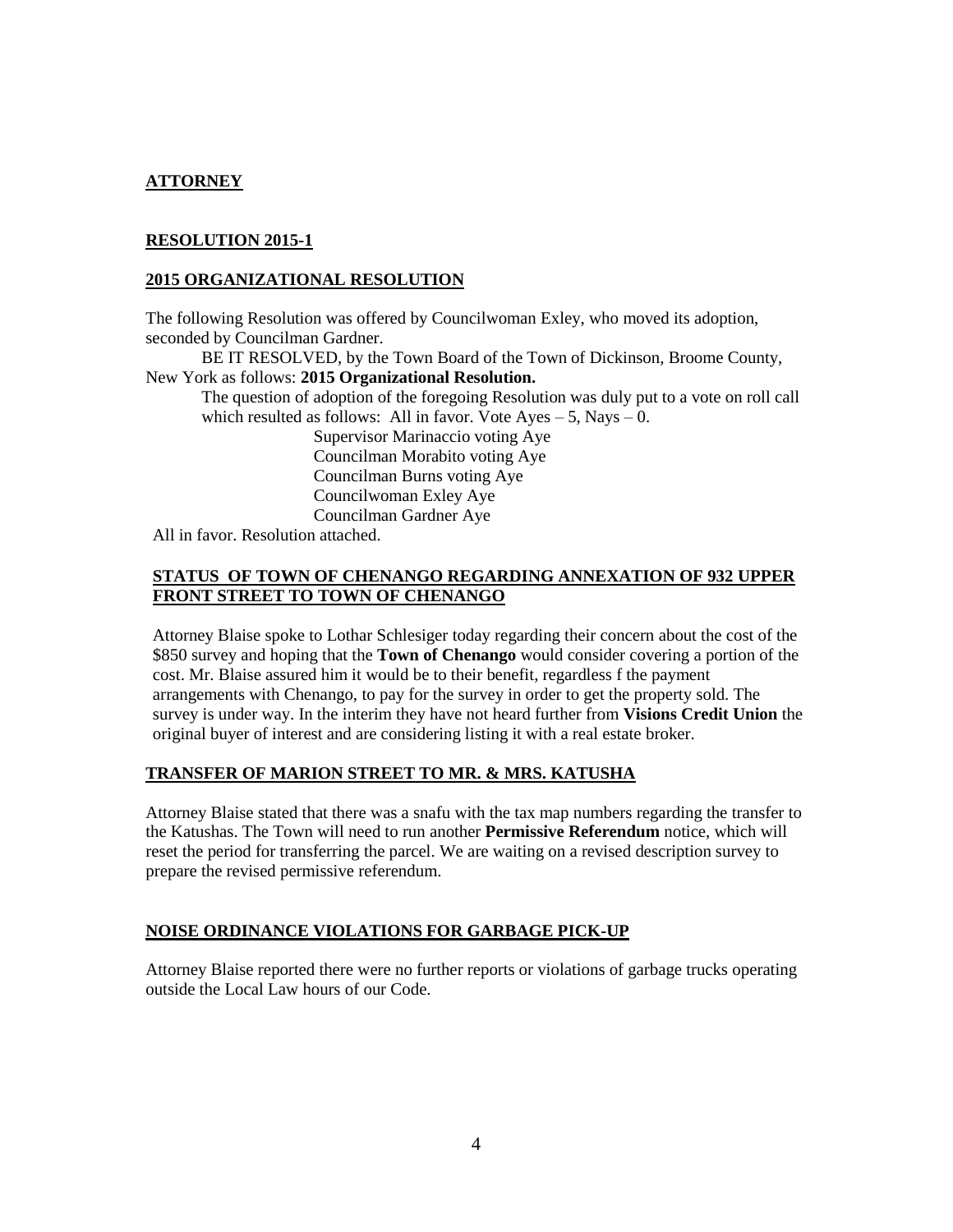# **FAIRFIELD INN SALE**

Attorney Blaise reported a letter was received by the Town Clerk and Code Enforcer Rafferty regarding the **Fairfield Inn** on Upper Front Street which is to be sold. The letter stated the new purchaser is requesting us signing off on sharing the maintenance expenses for maintaining the road on the backside of the property. Mr. Blaise stated once we sold the lot and we are not the owners since the property was sold to Newman Development when they made way for the **Applebee's Restaurant**. Mr. Blaise will write back to their attorney that we are not involved.

# **CHAIR**

## **2014 ANNUAL REPORT**

Supervisor Marinaccio stated all the staff and departments work hard and have done a good job.

## **COMMITTEE REPORTS:**

# **PUBLIC WORKS – WATER & HIGHWAY DEPARTMENT**

- 1. Joel Kie, Public Works Commissioner reported a water break on Sunday on Hickory Street in Chenango Shores.
- 2. The **Town of Chenango** turned our water off today due to maintenance issues with their system.
- 3. Public Works Commissioner is awaiting the CMOM smoke testing reports and paperwork.

## **PLANNING & ZONING BOARD**

The Planning Board is still working on the **Comprehensive Plan. There is a meeting on January 26th at 6:00.** 

Zoning – nothing new.

## **CODE ENFORCEMENT**

**Code Enforcer** Steve Rafferty had no issues to report.